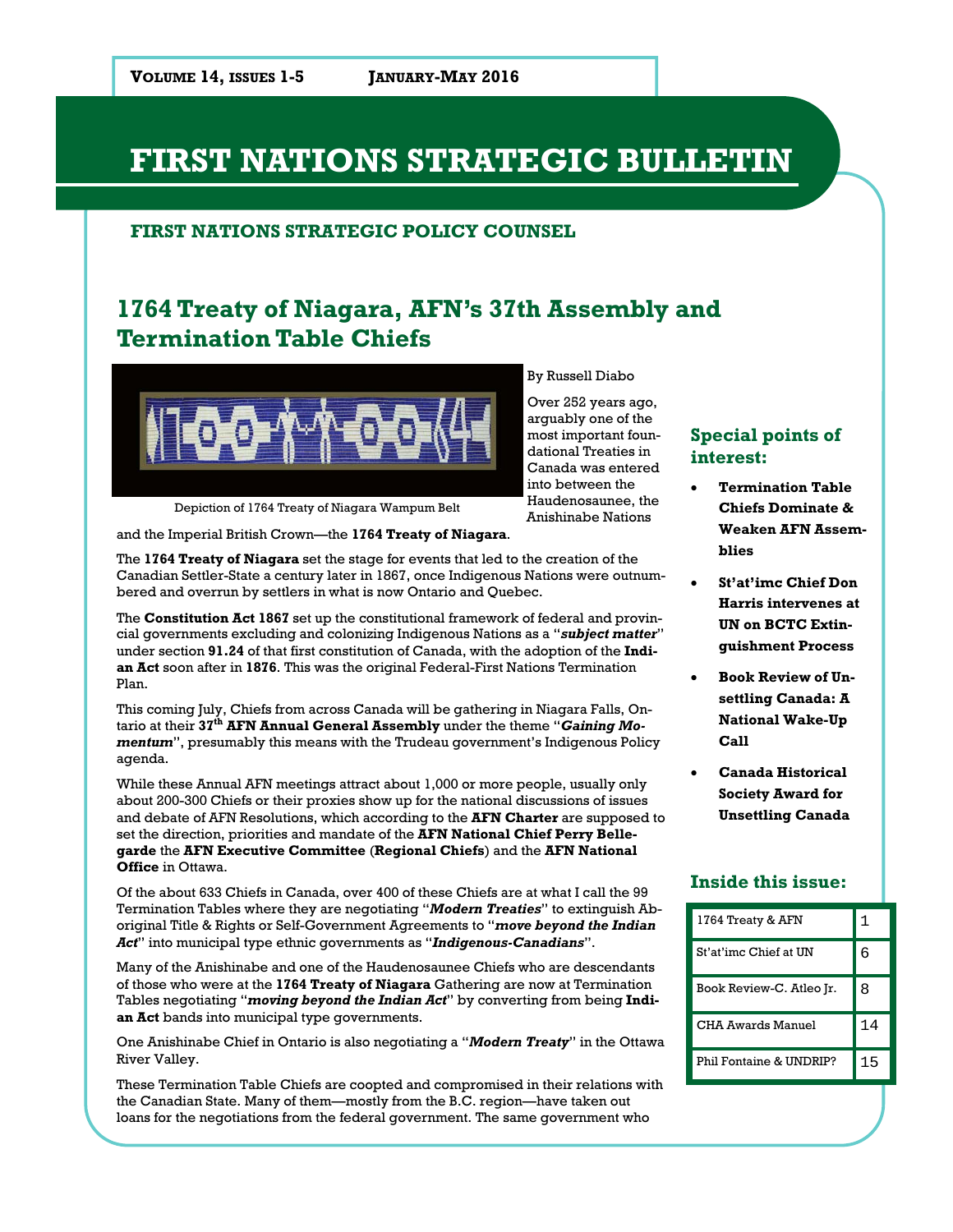**Page 2** 



"Fathers of Colonization" drawing up Canada's first constitution.

# **'AFN & Niagara Falls' continued from page 1**

these Chiefs and their communities are dependent on for programs & services funding.

The federal government has the leverage to call in the loan for repayment from band funds at any time the federal government feels negotiations aren't going the way the federal government wants.

If the loan repayment puts the band over the 8% threshold for a financial remediation plan the federal government can threaten to put the band into Third Party Management.

The Termination Table Chiefs have all accepted the federal government's narrow policy positions and negotiation "*core mandates*".

The federal government has a template of "*core mandates*" or key clauses they want First Nations to consent to as they pay Chiefs, key family representatives, lawyers, advisors and staff to convince their First Nation Peoples to vote YES and ratify these Comprehensive Claims Final Settlement Agreements (Modern Treaties) or Self-Government Agreements, or sectoral Agreements.

"Termination Table negotiations are one sided, unfair processes. The federal (and provincial) governments don't fund lawyers for an independent or dissenting opinion outside of the federal Termination policy parameters"

These Termination Table negotiations are one sided, unfair processes. The federal (and provincial) governments don't fund lawyers for an independent or dissenting opinion outside of the federal Termination policy parameters, research and legal support is dependent on capitulation to the federal negotiation positions.

These "*core mandates*" or key clauses to get Indigenous Peoples' consent on, are:

- Accept modification of Aboriginal Title into Private Property (Fee Simple) meaning extinguishment of Aboriginal Title.
- Accept reserves being converted into Private Property (Fee Simple), resulting in further alienation and loss of lands.
- Accept the release of Crown governments from liability for past theft of lands and resources and racist, genocidal acts against Indigenous Peoples without any compensation.
- Accept federal and provincial laws applying over Indigenous Peoples and becoming municipal type governments.
- Accept giving up tax exemption and paying all taxes (income, sales, property).
- Accept having to raise "*Own Source Revenue*" to pay for local programs & services while federal transfer payments are reduced.

Those First Nation Peoples on the NO side of these Termination deals aren't funded to present the counter arguments before community votes take place! These Termination processes are a stacked deck and while a YES vote is considered permanent a NO vote is considered provisional by the federal (and provincial) government.

This is the background to the compromised Termination Table Chiefs who will be attending AFN's meeting in Niagara Falls this July to discuss issues like:

- Truth and Reconciliation Commission of Canada Implementation of Calls to Action United Nations Declaration on the Rights of Indigenous Peoples
- Moving Beyond the Indian Act
- Indigenous Affairs Working Group/Council of the Federation (Provincial Premiers/ Territorial Leaders)
- Education
- Fisheries
- Water/Housing/Infrastructure



Map of Modern Treaties in Canada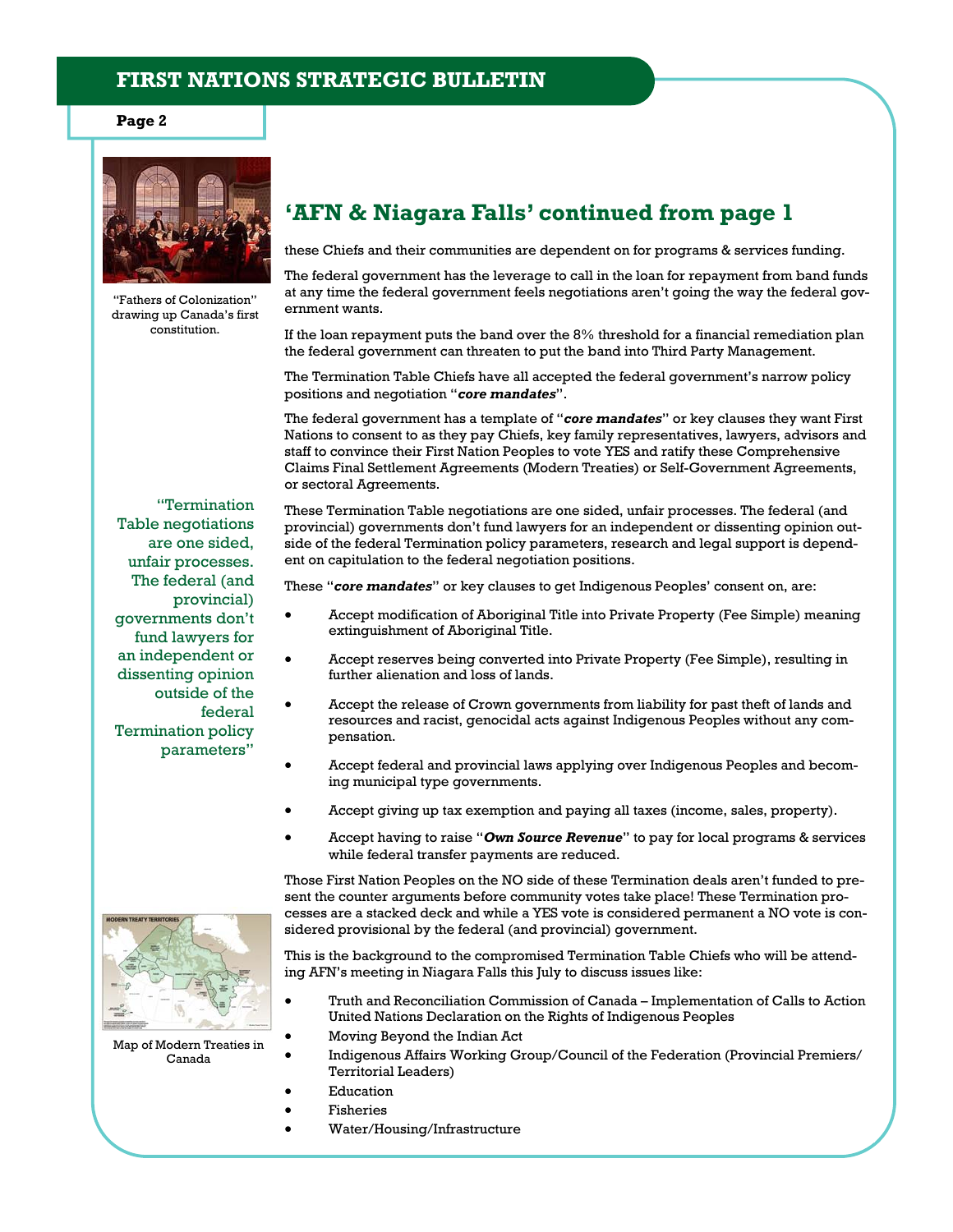**Page 3** 

# **'AFN & Niagara Falls' continued from page 2**

- Climate Action (Energy/Adaptation)
- Futures for Youth
- Emergency Management
- Child protection
- Economic Development

Among the issues on AFN's draft Agenda for the last day of the Chefs' meeting when many Chiefs are traveling home are:

- Languages
- Land Rights and Claims
- Treaty Enforcement

All of these issues are dependent on what the Prime Minister, Provincial Premiers, Territorial Leaders (NWT/Yukon), Parliament and Legislatures may do on Indigenous issues.

### **Nation-to-Nation Process & UNDRIP**

Despite the talk of a "*nation to nation*" process the Trudeau government is using the **Assembly of First Nations National Chief** as their partner on federal Indigenous policy and processes much like Harper did with then **AFN National Chief Shawn Atleo** on the proposed **First Nations Education Act**.

Meanwhile, the Trudeau government is maintaining the federal municipal model of selfgovernment and extinguishment of Aboriginal Title through "*Modern Treaties*".

This was confirmed by **Justice Minister Jody Wilson-Raybould** when she told **APTN** that the Trudeau government will get rid of the **Indian Act** one community at a time through "*sectoral government initiatives*" to "*bi-lateral self government agreements*" to "*comprehensively negotiating a treaty under the modern treaty process*."

On May 9, 2016, the **federal Minister of Justice Jody Wilson-Raybould** and the **federal Minister of Indigenous Affairs, Carolyn Bennett**, were dispatched to New York City to make announcements at the **15th United Nations Permanent Forum on Indigenous Issues** (**UNPFII**) that Canada is accepting "*without qualification*" the **United Nations Declaration on the Rights of Indigenous Peoples** (**UNDRIP**).

But the federal Ministers did qualify their acceptance of the **UNDRIP**, they said Canada accepts the Declaration "*in accordance with the Canadian constitution*".

On May 10, 2016, Canada's **Indigenous Affairs Minister Carolyn Bennett** also told the **UNPFII** that "*modern treaties*" and "*self-government agreements*" represent the Free Prior Informed Consent of Indigenous Peoples.

All of this is consistent with what the **federal Minister of Natural Resources, Jim Carr**, recently told a Parliamentary Committee, which is "*the government is in the process of providing a Canadian definition to the declaration*" [on the Rights of Indigenous Peoples].

The "*Canadian Definition*" of **UNDRIP** under the Trudeau government sounds a lot like the Harper government's position except it is couched as "*reconciliation*".

In fact, the Trudeau government has rewarded Harper's top First Nation's federal Terminator, **Michael Wernick** (former Deputy-Minister of Indian Affairs 2006-2014), with the top job in the federal bureaucracy, Clerk of the Privy Council, to help them continue the process used by the Harper government.



**L to R:** Jean Chretien & Pierre Trudeau in their later years. Both negotiated the **Constitution Act 1982**.

"the Trudeau government is maintaining the federal municipal model of selfgovernment and extinguishment of Aboriginal Title through "Modern Treaties"



**L to R:** Michael Wernick, Clerk-PCO, Perry Bellegarde, AFN-NC, Ottawa, Feb. 5, 2016. (Photo by Dale Leclair)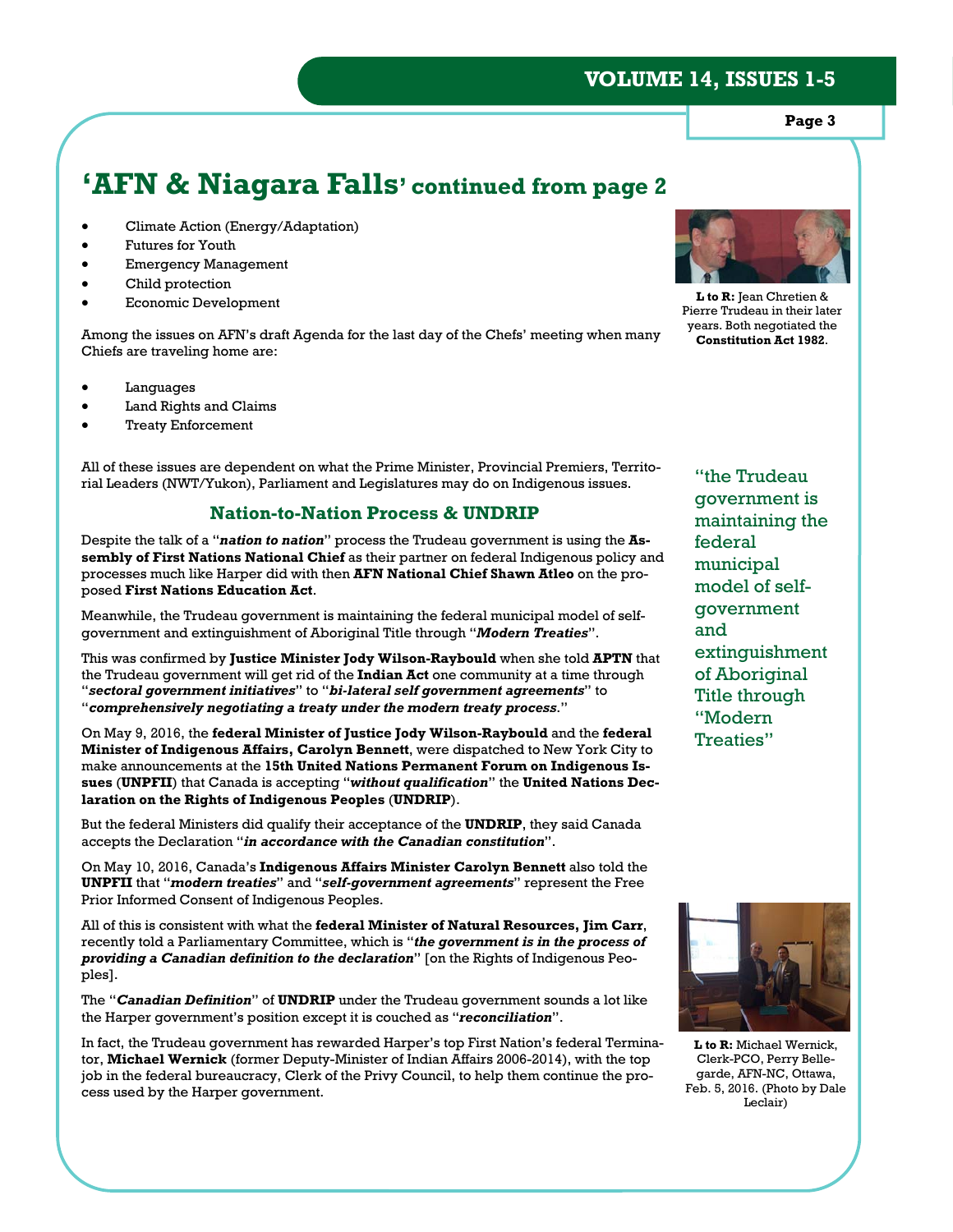

Canadian Coat of Arms

"The vast majority of the prairie Treaty Nation Chiefs are not at municipal selfgovernment **Termination** Tables "

# **'AFN & Niagara Falls' continued from page 3**

#### **The Road to Niagara – Abolishing the Indian Act**

While the Termination Table Chiefs are busy with the Trudeau government trying to figure out how to sell their deals to their community members at the 99 Tables across Canada, **Assembly of Manitoba Chiefs**, **Grand Chief Derek Nepinak**, has been busy trying to get grassroots peoples and Chiefs to hold discussions in preparation to travel to Niagara Falls this July on a caravan from Winnipeg stopping at Anishinabe communities along the way to discuss abolishing the **Indian Act** and building up Indigenous nationhood!

In fact, the **Assembly of Manitoba Chiefs** has already adopted a resolution to abolish the **Indian Act**, which resolves:

- $\Rightarrow$  that the Chiefs-in-Assembly supports the motion to abolish the Indian Act.
- $\Rightarrow$  that the AMC Chiefs-in-Assembly supports the motion to repeal Section 91.24 of *the Canadian Constitution and reverting back to First Nations sovereignty status and ensuring fiscal capacity for First Nations.*
- $\Rightarrow$  that the AMC Chiefs-in-Assembly directs the Canadian Government to provide an *accounting of the Indian Moneys Trust fund within ninety (90) days of the date of this resolution.*
- $\Rightarrow$  that that the AMC Chiefs-in-Assembly directs that a technical and legal review be *conducted concurrently during the process of abolishing the application of the Indian Act and Section 91.24 of the Constitution of Canada; and with greater certainty to invoke the participation of the Elders Council and Youth Council throughout the process with regular reports and feedback with the AMC Chiefs-in -Assembly for approval.*

This activity from the Manitoba region is not surprising. The vast majority of the prairie Treaty Nation Chiefs are not at municipal self-government Termination Tables they have consistently demanded that the spirit and intent of their historic Treaties be recognized and respected by the federal and provincial governments.

It will be interesting to see how the Manitoba Treaty Chiefs make out at the upcoming **AFN Assembly** given most Termination Table Chiefs who dominate at **AFN Assemblies** have already accepted the only way to "*move beyond the Indian Act*" is to negotiate under Canada's unilateral self-government and Comprehensive Claims policies.

Abolishing the **Indian Act** and repealing **section 91.24** of the **Constitution Act 1867** are bold demands. Amending Canada's constitution requires agreement of 7 provinces with 50% of the population, meaning either Ontario or Quebec have to be on side with a constitutional amendment or nothing happens. This is why **Senate reform** has been stalled. There is no federal or provincial appetite to re-open constitutional talks.



Grand Chief Derek Nepinak, Assembly of Manitoba Chiefs

But **Grand Chief Nepinak** argues—and I agree with him—the constitution needs to be reopened to finish the political agenda left over from the **1980's First Ministers' Conferences** (**FMC's**) **on Aboriginal Matters** to identify and define the meaning of Aboriginal and Treaty rights in **section 35** of the **Constitution Act 1982**.

The **Supreme Court of Canada** cases interpreting **section 35 rights** by setting out legal principles and tests—which started with the **Sparrow** decision in 1990—are too onerous and costly for most bands to go to court to try and get justice and fairness. Moreover, Indigenous land rights, sovereignty and self-determination are political matters to be negotiated at the highest levels of the Canadian Settler-State and internationally.

Aside from building enough political pressure within Canada and support from the federal and provincial governments for finishing the political talks on Aboriginal and Treaty rights started in the 1980's, there is the question of who would represent Indigenous Nations at a constitutional table.

At the **FMC's in the 1980's**, First Nations were represented through the **Assembly of First**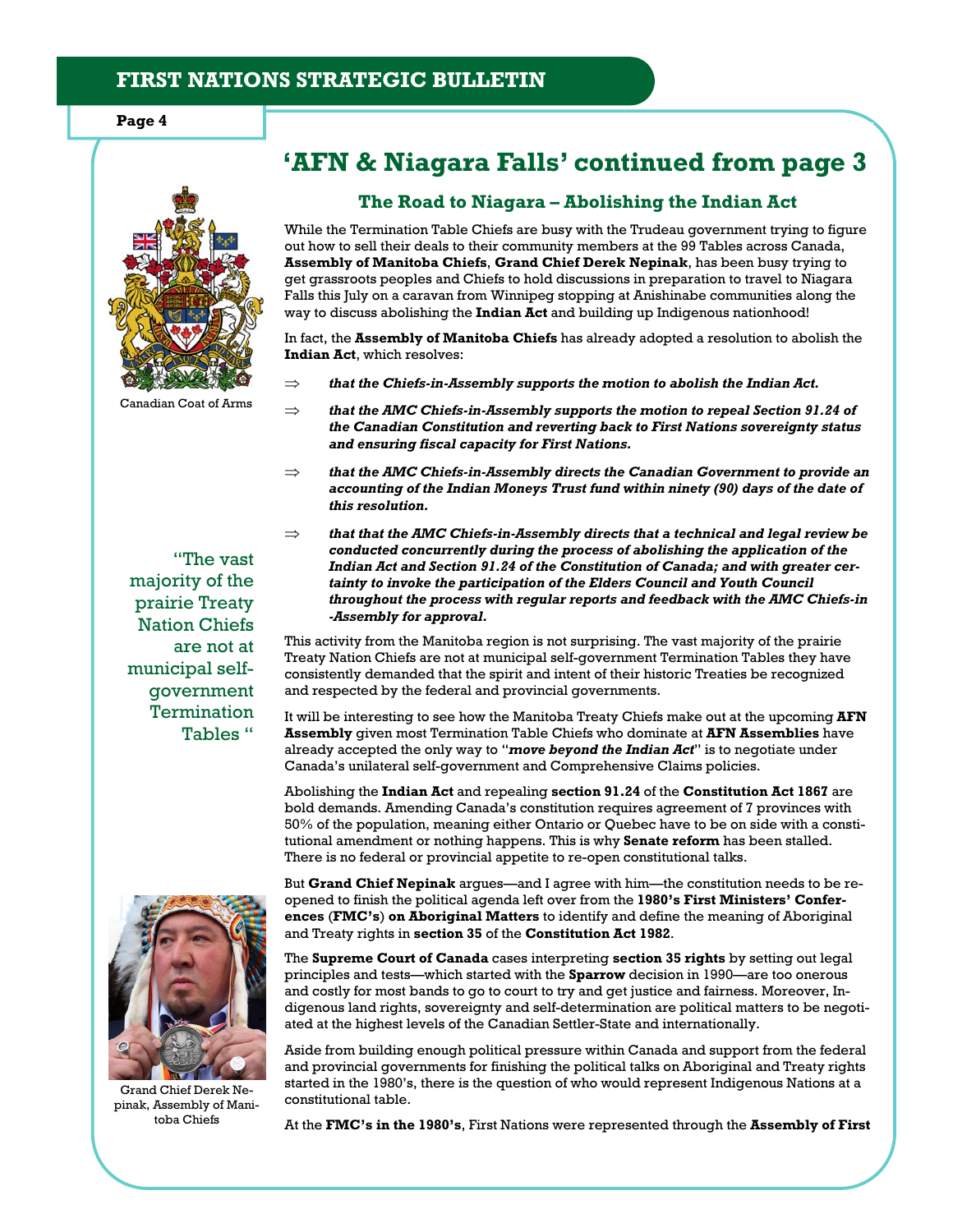**Page 5** 

# **'AFN & Niagara Falls' conclusion from page 4**

**Nations Constitutional Working-Group** comprised of many First Nation representatives, because the **AFN National Chief** and the **AFN Regional Chiefs** only have delegated authority under the **AFN Charter**.

Over 400 Chiefs who **AFN National Chief Bellegarde** is accountable to are at Termination Tables.

The **AFN Regional Chiefs** from BC, Yukon, NWT, Ontario, Quebec/Labrador, New Brunswick/PEI and Nova Scotia/Newfoundland have a significant number of Termination Table Chiefs from their regions who the Regional Chiefs are accountable to, Alberta, Saskatchewan and Manitoba don't!

At the recent **Liberal Party of Canada policy convention** in Winnipeg a number of Indigenous Policy related resolutions passed, which provide advice to the Parliamentary wing of the Liberal party. There were no Liberal resolutions to replace the federal land claims or self-government policies. This is an indication the Liberals plan to stay with the status quo despite their election slogan of "*real change*"!

Personally, I'm doubtful any meaningful political change along the lines of what the **Assembly of Manitoba Grand Chief** or the **Manitoba Chiefs** are talking about can occur within the **AFN structure**.

I think grassroots peoples need to get themselves informed and organized to put pressure on the Termination Table Chiefs to pull out of the tables and work on fundamental change within Canada by focusing on a national and international campaign to expose what the federal and provincial governments are up to in emptying out **section 35** of any real political or legal meaning while gutting the **Articles of UNDRIP** by continuing to implement **Canada's First Nations Termination Plan** through **domestic Termination policies**.

Each individual, family, community and Nation can exercise the **Indigenous right of selfdetermination** by knowing your **history and culture**, your **Aboriginal and Treaty rights** and how the **federal First Nations Termination Plan** works in order to develop strategies and plans to survive and thrive as individuals, families, communities and Nations!

Then direct your leaders how to properly and meaningfully represent and advocate for you in locally designed governance systems and organizations with mandates from Indigenous Peoples and not just Chiefs and Councils.

Each community needs to properly develop Self-Determination strategies and plans from the ground up!

Don't count on Chiefs organizations like the **Assembly of First Nations**, which is dominated by **Termination Table Chiefs** to save you from **Ottawa's Termination Plan**!

The outcome of **AFN's 37th Annual General Assembly** will be shaped by Ottawa politicians and bureaucrats NOT by Indigenous Peoples.

STAND YOUR GROUND!



**L to R:** Justice Minister Jody Wilson-Raybould, PM Justin Trudeau, INAC Minister Carolyn Bennett



"Over 400 Chiefs who AFN National Chief Bellegarde is accountable to are at **Termination** Tables"



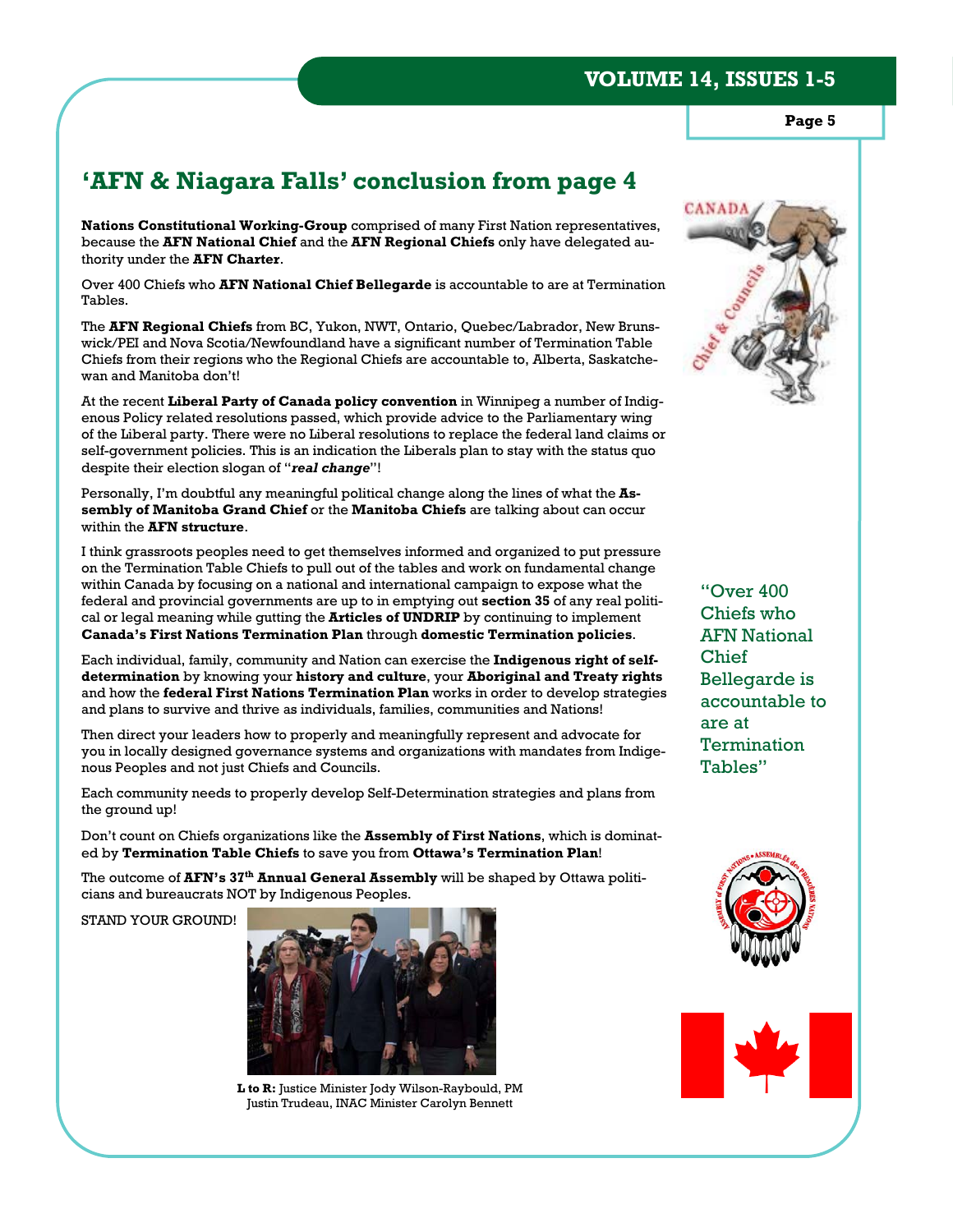**Page 6** 



**Statement to the United Nations Permanent Forum on Indigenous Issues Theme Conflict, Resolution and Peace—May 9 – 14, 2016** 

> **Xaxtsa Douglas First Nation 7336 Industrial Way, Office #102 Pemberton Industrial Site P.O. Box 606 Mount Currie, B.C., V0N 2K0 Tel. (604) 894-0020 Fax. (604) 894-0019**

**By Chief Don Harris - TSE'KU** 

#### **Background:**

"British Columbia **Treaty** Commission's treaty process unilaterally extinguishes title and modifies or terminated rights to Indigenous Peoples' lands and resources by negotiating and ratifying with small sub-sets or one community from an Indigenous Nation"



Map of Modern Treaty Negotiations in BC

St'at'imc Nation is an Indigenous Peoples whose territory, lands and resources are within the Province of British Columbia in Canada and Douglas First Nation (known as Xa'xtsa in our Indigenous language) is an Indian Band and comprises the communities of Port Douglas and Tipella. St'at'imc Nation collectively holds Aboriginal title and rights to St'at'imc territory and St'at'imc Nation and Xaxtsa have never surrendered or ceded inherent ownership to St'at'imc territory including the area primarily used and occupied by Xa'xtsa. However, this will change if the British Columbia Treaty Commission's process continues to negotiate and ratify the proposed In-SHUCH-ch Treaty (Land Claim Final Agreement protected the *Constitution Act*) with the provincially incorporated In-SHUCH-ch Treaty Society.

The proposed In-SHUCH-ch Treaty will extinguish St'at'imc Nation collectively held Indigenous title to part of St'at'imc territory and will modify or terminate Xa'xtsa peoples rights to use and occupy those lands and resources. A facilitated process between the Government of Canada, the Province of British Columbia and Xa'xtsa was discontinued in 2014 without resolution of Xa'xtsa concerns about extinguishment. The last consultation meeting was held in 2014. Despite requests for more consultation meetings, the Government of Canada has refused to have further consultation meetings. St'at'imc Nation and Xa'xtsa have written to Canada and British Columbia to delay initialing and ratifying the proposed treaty until resolution is found. Xa'xtsa has not received a response to the letter, dated December 4, 2015, to Minister Bennett, Indigenous and Northern Affairs Canada, seeking a resolution to this dispute.

#### **Conflict:**

British Columbia Treaty Commission's treaty process unilaterally extinguishes title and modifies or terminated rights to Indigenous Peoples' lands and resources by negotiating and ratifying with small sub-sets or one community from an Indigenous Nation. The government of Canada and British Columbia's positions and policies in creating the British Columbia Treaty Commission process is contrary to the United Nations Declaration on the Rights of Indigenous Peoples provisions to protect Indigenous Peoples' rights to the lands, territories and resources that they have traditionally owned, occupied or otherwise used or acquired (Article 26) and the process has caused significant conflict between Indigenous Nations and within Indigenous Nations. While Indigenous Peoples have challenged the British Columbia Treaty Commission process in Canadian courts, there has not been a significant remedy or resolution. The Government of Canada takes the position that the Indigenous rights of the St'at'imc Nation are merely *asserted* Indigenous rights, not proven, which the St'at'imc Nation and Xa'xtsa disagree with.

#### **Resolution:**

St'at'imc Nation and Xa'xtsa have sought to engage the governments of Canada and British Columbia through correspondence and meetings; however, this engagement has failed to resolve the conflict caused by a small, sub-set of members ability to extinguish ownership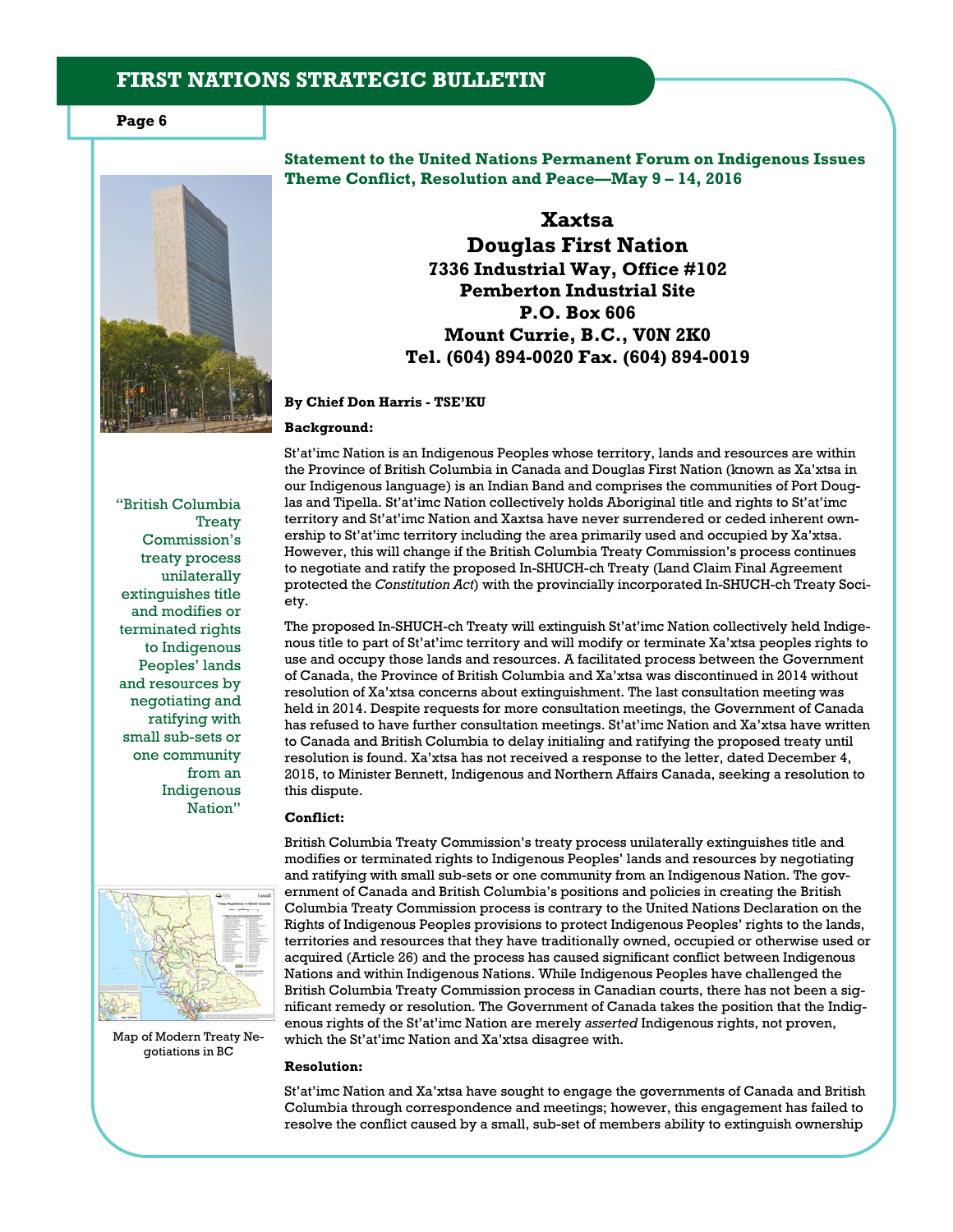**Page 7** 

# **'Xaxtsa UNPFII' conclusion from page 6**

of and use of St'at'imc territory and lands and resources used by St'at'imc people, including Xa'xtsa, if government approves the In-SHUCH-ch Treaty.

While Canada announced today that Canada fully adopts UNDRIP, you heard Minister Bennett communicate that FPIC is achieved through ratified Land Claim Agreements.

We disagree, as Land Claim Agreements have the effect of extinguishing Indigenous rights and title.

Despite her comments, we challenge Canada to ensure the Indigenous rights and title of St'at'imc Nation and Xa'xtsa are recognized to achieve peace.

#### **Recommendations:**

1. St'at'imc Nation and Xa'xtsa recommend that the United Nations Permanent Forum of Indigenous Issues provide effective mechanisms so that Indigenous peoples provide their free, prior and informed consent before governments make decisions that may adversely affect Indigenous peoples.

2. Until effective free, prior and informed consent mechanisms are established, St'at'imc Nation and Xa'xtsa recommend that Canada must withdraw from all treaty negotiations that may extinguish Indigenous title and rights, especially the In-SHUCH-ch Treaty negotiations.

3. St'at'imc Nation and Xa'xtsa recommend that Canada immediately enter into nation-to-nation discussions with the objective of recognizing our Indigenous title and rights and the right of self-governance.

4. St'at'imc Nation and Xa'xtsa recommend the United Nations provide for international monitors to ensure Canada fulfill its international obligations under United Nations Declaration on the Rights of Indigenous Peoples.



Chief Don Harris, Xaxtsa/Douglas First Nation, Mt. Currie, B.C. presenting at UNPFII 2016.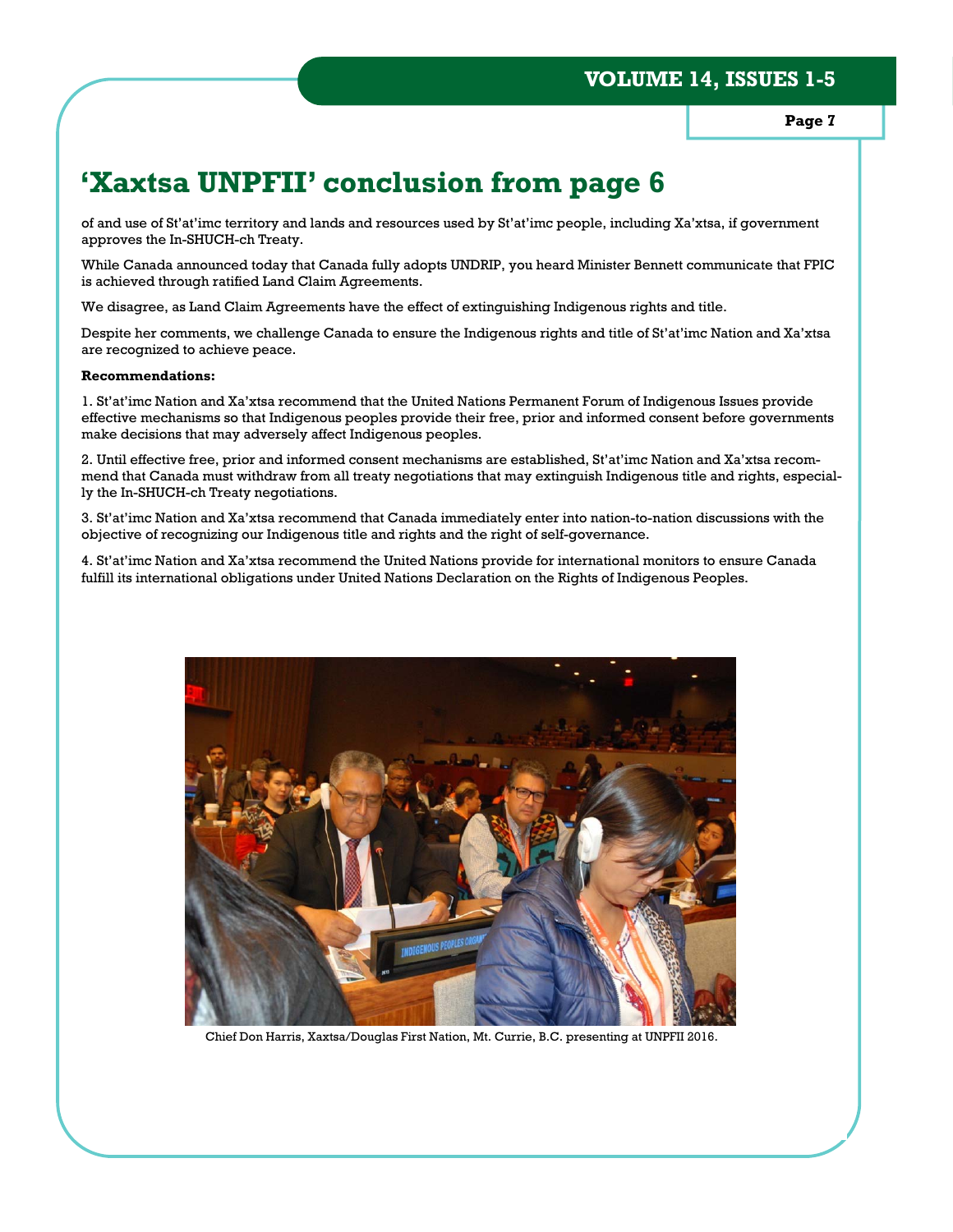#### **Page 8**



Arthur Manuel, author of **Unsettling Canada: A National Wake-Up Call**

"he is one of the few who has not strayed from his original vision of fighting for political and economic justice, while not selling out his sacred obligations to protect the land or the birthrights of future generations"



# **Unsettling Canada: A Book Review Kam'ayaam/Chachim'multhnii (Cliff Atleo, Jr.)**





Arthur Manuel is not a radical.1 I realize that this statement needs to be further explained because many people, both Indigenous and non-Indigenous, would regard him as such. In fact, one federal government Member of Parliament referred to Manuel as an "economic terrorist" (p. 172). I am also certain that some within the Aboriginal political establishment take exception to many of Manuel's assertions and his accounting of events. They may regard him as a radical and dismiss his version of history, but I believe that he makes a vital and refreshing contribution to our understanding of

contemporary Indigenous struggles in Canada, which according to Manuel, began with the 1969 White Paper (p. 27). Still, what Manuel is calling for is not revolutionary or radical and yet, because he seeks to stand up for Indigenous political and economic autonomy, the state and its proponents will often regard him as such. My assertion that Manuel is not a radical also informs my critiques of this. First, let us consider Manuel's valuable contributions to1 our knowledge of settler colonial relations that are far too often dominated by state-centric discourses and interpretations.

Reading *Unsettling Canada: A National Wake-Up Call,* I was reminded of his father George Manuel's (1974) book, *The Fourth World: An Indian Reality.* Both books speak to the heart and truth of matters, and are undeniably focused on obtaining justice for Indigenous peoples. They were written for Indigenous people, leaders and activists, although they certainly speak to settler Canadians as well. They are not academic books but this is a good thing in my view. That they are rooted in the lived experiences of their authors and are written accessibly is precisely why they offer such important contributions to the canon of Indigenous rights literature in Canada. Manuel's insightful analysis of the Aboriginal land, rights and economic struggles in Canada is based on his personal experiences as a residential school survivor, youth activist, father, band chief, business person and promoter of Indigenous alternatives to the economic and political status quo. He is a man who has admittedly made mistakes but, politically speaking, he is one of the few who has not strayed from his original vision of fighting for political and economic justice, while not selling out his sacred obligations to protect the land or the birthrights of future generations. Like his father, he would rather pass on the legacy of a legitimate struggle, than sign a deal2 that future generations could not live with (pp. 3-4). As Manuel has grown older, his work took a turn toward economic matters, through his Indigenous Network on Economies and Trade, but he has always maintained that, "taking care of Mother Earth is the most important contribution we can make" (p. 11). His perspective on politics and economics in Canada is refreshingly rooted in Indigenous worldviews and perspectives that remain constant despite the tremendous pressure to funnel our grievances through state-centric processes. In this regard, Arthur Manuel is "old school."

Perhaps most importantly for me, Manuel has never forgotten that, "Nothing we have ever gained has been given to us or surrendered without a fight" (p. 3). My own people heard similar sentiments from Robert Kennedy, Jr. when his organization, the Natural Resources Defense Council, helped Nuu-chah-nulth people defend our forests in Clayoquot Sound from clear-cut logging in the 1990s. Power is seldom shared willingly, if ever. Some people might think this assessment is too simplistic, indicating a zero-sum game despite the vast complexity of settler colonialism but, as Manuel indicates throughout his book, Canada has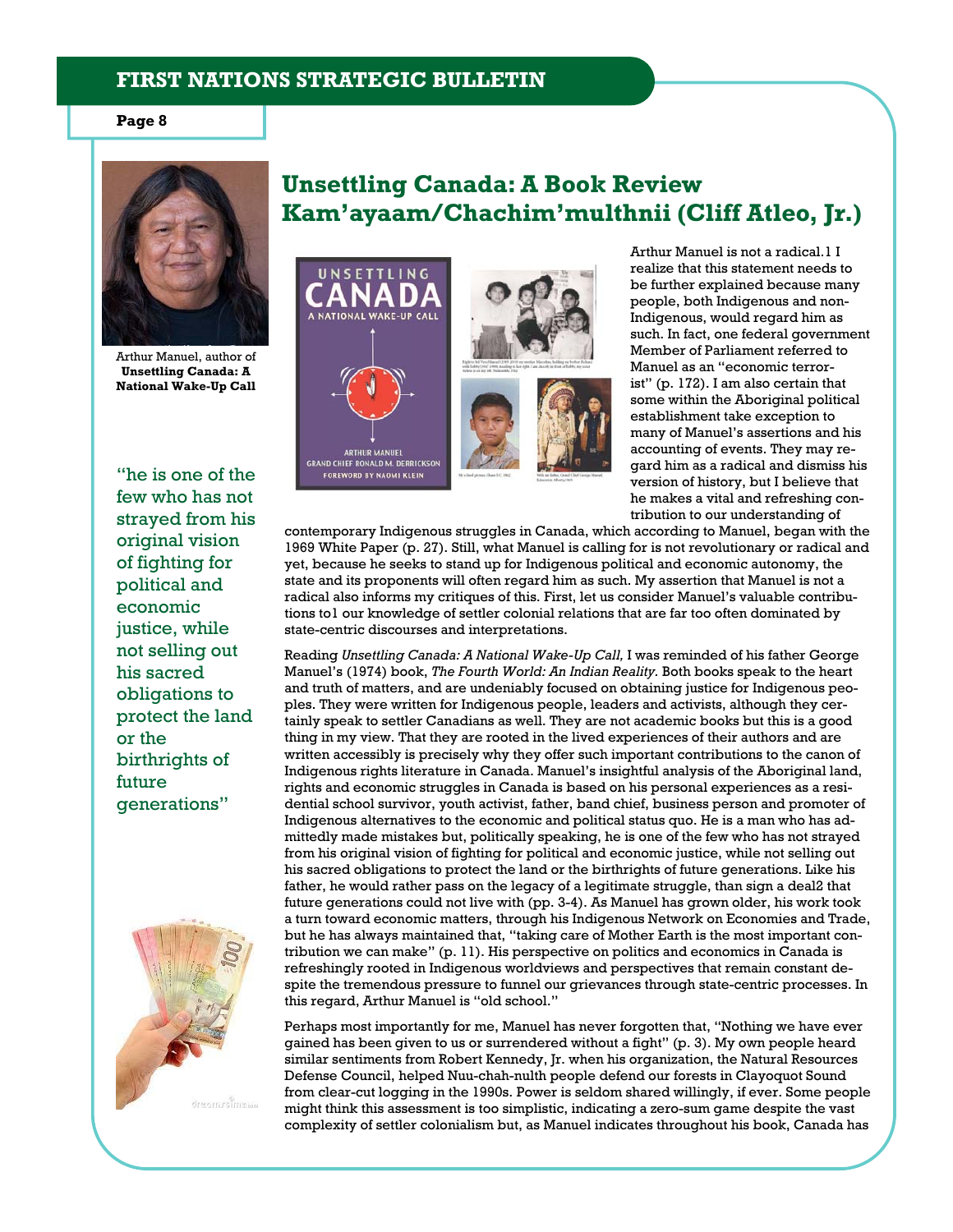**Page 9** 

# **'Book Review' continued from page 8**

taken every possible opportunity to thwart Indigenous land and rights claims. The battle has been constant and remains so today, despite the recent optimism that some have felt with Justin Trudeau's Liberals recently coming to power in Ottawa. Manuel's insight here is critical. He reminds us that Canada has always been hostile to our efforts to restore Indigenous nationhood and economies. Despite small "victories" here and there, Indigenous peoples remain mired in a constant, intense battle to assert our own governance systems, economies and right to exist as Indigenous peoples. Any student of these matters should understand this but, at the same time, we can never underestimate the state's power to coopt us into complacency with half-hearted2 recognition and economic crumbs. At the heart of Manuel's book is a scathing critique both of settler Canadian policies that deny Indigenous land, rights and nationhood, and of our own Aboriginal leadership that has at times forsaken our fundamental rights and responsibilities for the politics of recognition and distraction.

Manuel's lessons on the ethics of leadership first began by watching both his mother and father. He writes, "despite their unrelenting toil, both my parents understood that you had to give back to your community" (p. 19). Manuel also learned from his own experiences leading a revolt in the residential school he attended, and discussing it with his father: "I understood from my father that simply lashing out against injustice is rarely productive. You have to think things through; you have to work with people first and develop clear objectives and then be ready to act. You are responsible for those you lead" (p. 23). This advice would stick with Manuel and is no doubt why he often appears so measured and reasonable, despite what his detractors may say. That he has held steadfast to his belief in the justness and righteousness of Indigenous political and economic autonomy has rankled the political elite in Canada. Manuel has been more than willing to understand the rules and play by their game, but only to a point. There is a line that he has been unwilling to cross – most notably his refusal to engage in comprehensive claims negotiations, which he and others felt had a price of admission that was too high. This is one of the main reasons why I appreciate Manuel's story.

Manuel also learned something else from residential schools that would inform his views of Indigenous-settler relations in Canada more generally. He writes that what residential schools really achieved was to "teach [Indigenous people] how to follow orders from authorities" (p. 22). This theme of contending with, but also acquiescing at times, to Canadian authorities, is central to the book and Manuel's critique. Manuel writes of the Assembly of First Nations in Ottawa and the First Nations Summit in British Columbia, that part of their crisis of leadership is, "their complete dedication to not rocking the boat" (p. 204). This is part of a long-standing debate within Indigenous communities, but I believe that we cannot ignore the debilitating impact that residential schools had on our willingness to 'mix it up' with the state. For generations, our children and future leaders were fed a constant stream of lies that placed settlers and their ways above everything Indigenous. I do not want to suggest that every ounce of fight was beaten out of us, for clearly it was not, but we should not ignore the long-term impacts of such a one-sided experience on our individual and collective psyches.

And it is not only our public leaders that were affected. There has been a notable trend in grassroots struggles on the ground with respect to the legitimate use of force. That trajectory has gone from Indigenous peoples possessing a clear right and duty to physically defend themselves and their lands, to petitions and peaceful protests that dare not inconvenience Canadians. When fisheries disputes got heated in the 1970s and Department of Fisheries and Oceans enforcement officers tried to "muscle" Indigenous people, the Union of BC Indian Chiefs would not back down and released a press statement, which indicated that "violence would be met with violence" (p. 60). These confrontations were not new, but are reflective of a continuity of violent contention with settler Canadians. Notable conflicts included Restigouche (1981), Kanehsatake/Oka (1990), Ipperwash (1995), Gustafsen Lake (1995), Cheam (1999), Esgenoôpetitj/Burn Church (1999-2001), and Sun Peaks (2001). This list is not exhaustive, but it does highlight a number of higher profile incidents that occurred when Indigenous peoples who were committed to protecting their lands and/or rights encountered the violence of the state. There is a notable gap from 2001 until the



"Manuel's book is a scathing critique both of settler Canadian policies that deny Indigenous land, rights and nationhood, and of our own Aboriginal leadership"



Ed John, Member First Nations Summit Task Group & one of the founders of BCTC Extinguishment Process.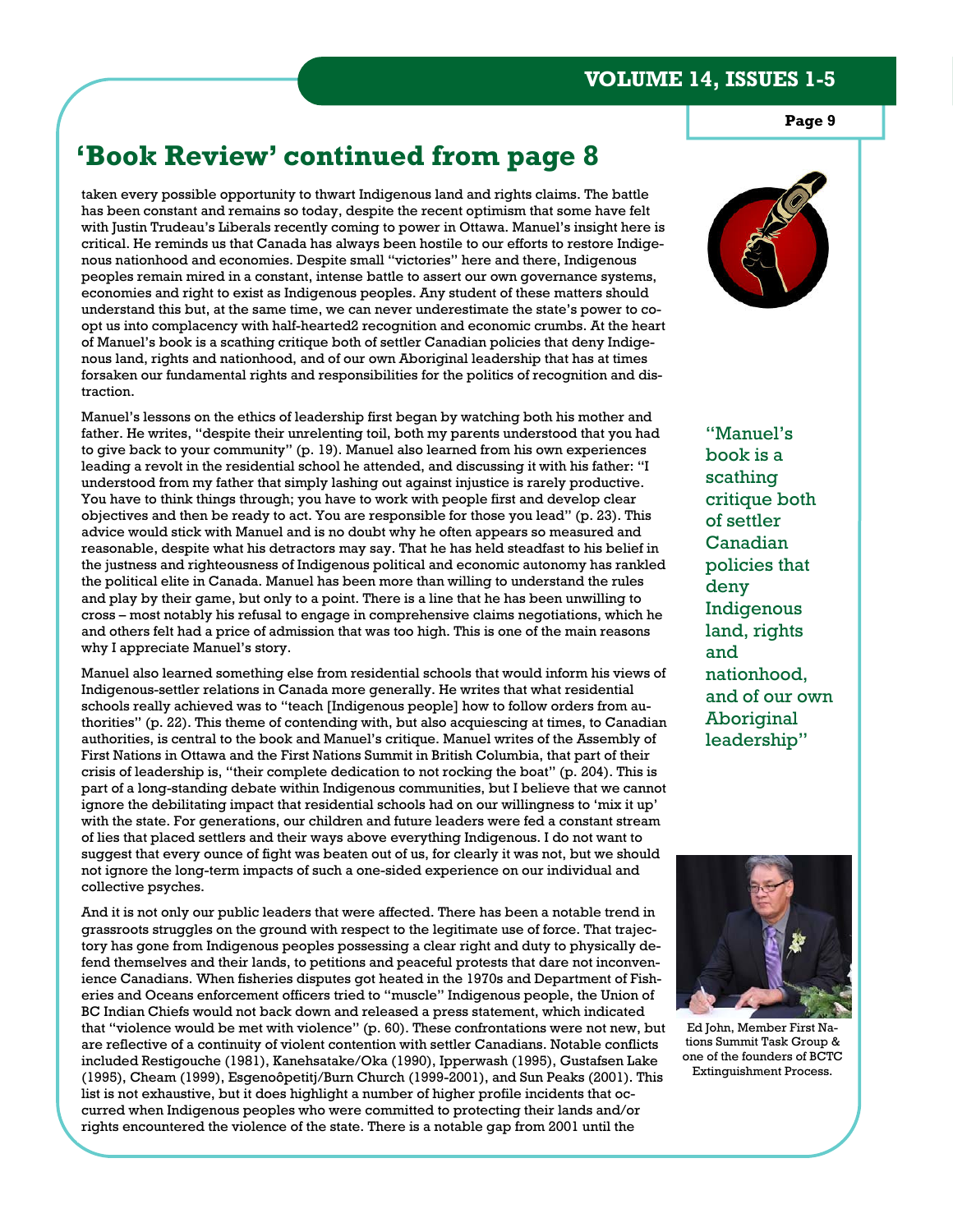**Page 10** 





Mi'kmaq-led anti-fracking protests at Elsipogtog in 2013. I would suggest that there are number of interrelated reasons for this, one being that the impact of the attacks on the World Trade Center and the Pentagon on 9/11 are still being felt today all over the world.

The post-9/11 era has seemed to reinforce the state's monopoly on the legitimate use of force for both non-Indigenous and Indigenous peoples. From the 1990s to the 2000s, the inspirational Zapatista Movement in Mexico shifted from an armed uprising to one that was expressly non -violent. The Irish Republican Army officially disarmed in 2005 in favour of strict political organizing and earlier this year FARC rebels in Columbia officially disarmed. The trend is now well established. Manuel is not an advocate of violence, which he makes very clear in his book (pp. 220-221), but I would contend that whatever reason or rationale given for such a position, and no matter how much it may make sense morally and strategically, the general aversion to conflict seems to have prevented most forms of protest from even being mildly inconvenient. Prominent Aboriginal leaders used to routinely threaten mainstream politicians with civil unrest, but this threat has gradually become more and more hollow, especially since 2001. Of course, one cannot ignore the anti-terror legislation that has been brought in over the years that criminalizes forms of dissent that threaten "economic stability."

"Manuel writes that the Comprehensive Claims policy was crafted to "extinguish (Aboriginal rights and title) as quickly and as cheaply as possible"



Much closer to home, the West Coast Warrior Society, a group of mostly Nuu-chah-nulth youth, also disbanded in 2005, after significant pressure from Canadian law enforcement and intelligence agencies made the radical defense of our communities, within the warrior society model, untenable.3 People in our communities were becoming increasingly conflict averse and, at the same time, governments were more becoming more willing to negotiate, albeit with strict conditions. Following the "Oka Crisis" in 1990, the Royal Commission on Aboriginal Peoples began, as well as the Treaty Process in British Columbia (BCTP). It seemed that settler Canada was finally willing to negotiate, even though the BCTP was based upon the 1975 federal Comprehensive Claims policy and the long-running Nisga'a negotiations that had proved divisive amongst Indigenous communities from the beginning. The formation of the First Nations Summit, which included Native communities willing to engage in the new tri-partite negotiations, solidified a break from the Union of BC Indian Chiefs (UBCIC), which began in the 1970s.

According to Manuel, the Department of Indian Affairs helped facilitate this divisiveness by offering economic resources and time to those willing to negotiate. But, for some First Nations the BC Treaty Process was a non-starter from the beginning. Manuel writes that the Comprehensive Claims policy was crafted to "extinguish (Aboriginal rights and title) as quickly and as cheaply as possible" (p. 46). He concedes that the language the governments use has changed to include words like "certainty," but he remains convinced that extinguishment of Aboriginal rights and title is still the order of the day (p. 196). Russell Diabo (2014), a Mohawk policy analyst, is also a prominent critic of the comprehensive claims processes, referring to the negotiations across the country as "termination tables." And while the new Liberal government has made some positive moves, such as beginning an inquiry into missing and murdered Indigenous women, early indications do not suggest any drastic changes to its Comprehensive Claims policy or negotiation mandates, despite the "nation-to-nation" campaign rhetoric. I personally cannot disagree with Manuel or Diabo's criticisms of the negotiations, as I observed them first hand when I worked for the Nuu-chah-nulth Tribal Council from 2001 to 2005. In the four years I was there, plus another year and half working for neighbouring Coast Salish communities in a similar capacity, I never once saw the governments actually *negotiate* or show any flexibility in their mandates. They had, for all intents and purposes, determined a formula for calculating "treaty" agreements and applied that template everywhere. The governments have shown an unwavering desire to diminish Indigenous claims to land, water and rights as quickly and cheaply as possible.

Before I offer a critique of Manuel's perspectives and propositions, I want to emphasize the importance of his legitimate criticisms of our own Aboriginal leadership. I believe that this is important because the story of settler colonialism in Canada is not simply a story of what happened to us. To discount *our agency* as historical events unfolded is dangerous and eschews our ability to imagine a different future, based on our capacity to make different decisions. We must support our leaders when necessary, as well as be willing to hold them accountable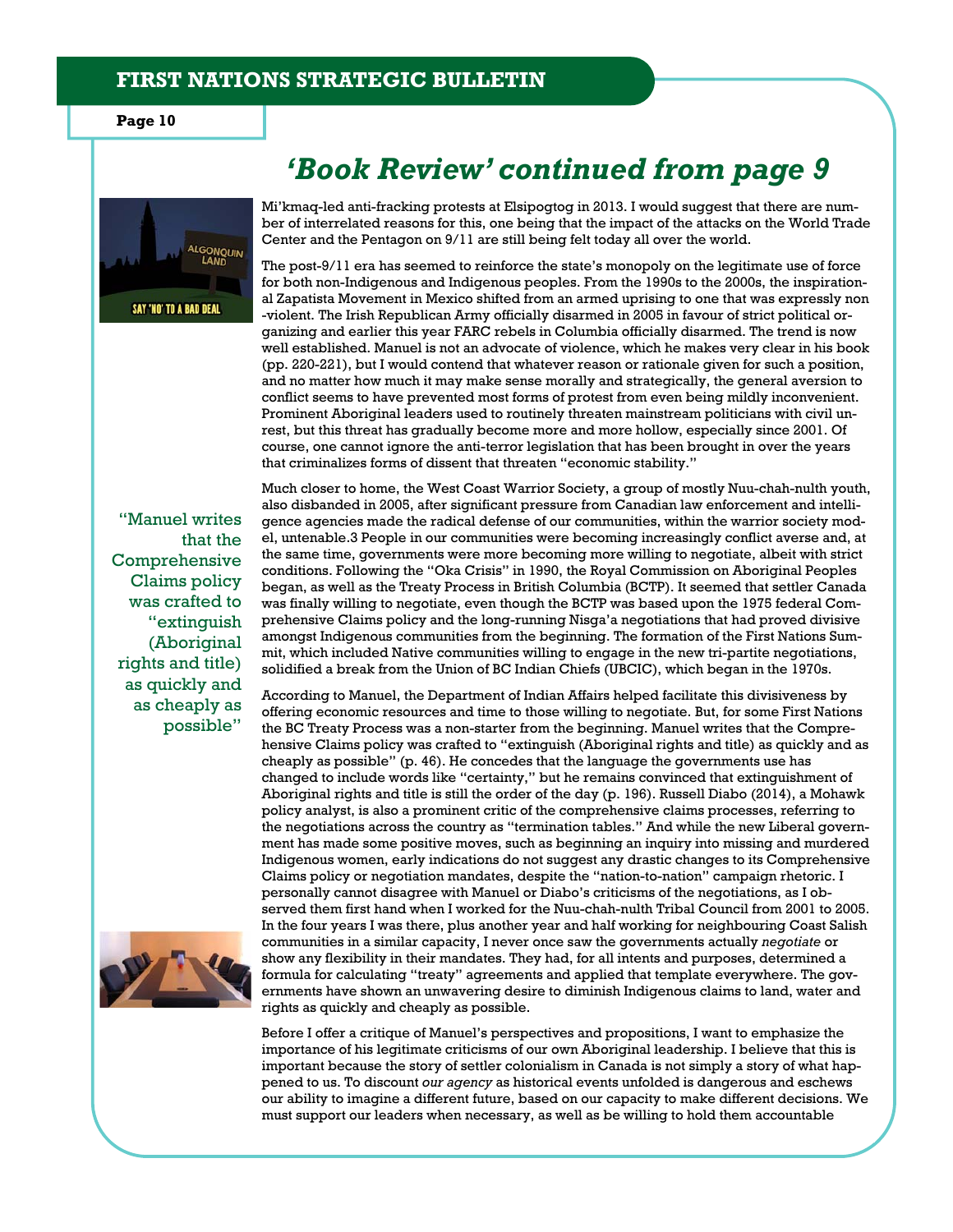**Page 11** 

# **'Book Review' continued from page 10**

when appropriate. I have not read such a scathing indictment of Canadian Aboriginal leadership since Taiaiake Alfred's (1999) *Peace, Power, Righteousness: An Indigenous Manifesto.*  One thing that Manuel does, however, is name names, a bold move that has no doubt angered a few of those Aboriginal politicians. A full reading reveals that Manuel is not being malicious, however. The story he is telling is complete with what, where, why, how and who. If we cannot be honest about these things, we inhibit our ability to learn from our mistakes and grow as communities.

There are sensitivities about criticism in Indigenous political circles, which Manuel is certainly aware of, but which he counters with the notion that, "Many of our leaders have too long dodged responsibility for their actions by claiming that any criticism, no matter how mild, shows a lack of respect and is somehow therefore not Indigenous" (pp. 215-216). I have also encountered this dynamic, especially as it relates to the BCTP, which has proven contentious in our communities. Legal scholar Johnny Mack addresses this issue in his work, where he reminds us that *iisaak* ("respect" in Nuu-chah-nulth) also includes respect for oneself and the truth, and that our desire for peace or tranquility cannot be at all costs, especially when it demands that we be silent in the face of injustice or corruption (2009, p. 24). This is why I think Manuel's book is so refreshing and valuable. He tells his story and his truth, regardless of how contentious it may be. He believes in the struggle and loves Indigenous communities. So much of what we hear about Aboriginal politics in Canada is sanitized through a pro-government lens that is afraid to rock the boat. Now, as valuable as I think Manuel's truth is, I do not want to leave you with the impression that he is infallible either. When speaking with some elders about Manuel's assertion that the exodus from the UBCIC was simply a division sowed by Indian Affairs, I was told another story that included west coast communities expressing different priorities than interior communities, specifically as it related to fisheries advocacy. I am not in a place to judge either assertion for I was not there, but I think we need to make space for multiple perspectives and not shy away from legitimate and respectful criticism.

I want to conclude with my original claim that Arthur Manuel is not a radical. He clearly diverts from much of the mainstream Aboriginal leadership in that he finds the federal Comprehensive Claims policy and "treaty" negotiations fundamentally flawed. He very simply asserts, "No nation on earth should be forced to enter a negotiation that is destined to end with its own extinguishment" (p. 59). There are specific differences between the position that Manuel takes and those of the Aboriginal mainstream leadership that are noteworthy. *Unsettling Canada* includes many of these key differences, but Manuel certainly does not believe in isolationism or non-engagement either.

Arthur Manuel would likely agree with me. In his own words Manuel states, "Some will call us radical…but we are not radical. We are standing behind one of the most conservative institutions in the country and that is the Supreme Court of Canada" (p. 127). Manuel points to a number of prominent Aboriginal rights and title cases like *Calder, Delgamuukw* and *Tsilhqot-in*, Section 35 of the *Constitution Act*, 1982 and the Royal Commission on Aboriginal Peoples as indicative of minimum requirements for true nation-to-nation relations. He suggests that implementing these minimums would represent a decolonizing effort (pp. 79, 218, 224) and this is where we differ. While I agree that these would be important steps and are in fact a good place to start, I have to agree with Tuck and Yang (2012) that "Decolonization is not a metaphor," nor is it likely to be achieved through mainstream Canadian legal and political channels.

While Manuel specifically acknowledges that none of the Supreme Court rulings represent a "panacea" (pp. 115-116), he also does not mention the severe limitations that we cannot ignore when considering the full effect of these court decisions. For example, while extolling the significance of *Delgamuukw* (pp. 113-116), he does not refer to Chief Justice Antonio Lamer's extensive list for justifiable infringement, which include "the development of agriculture, forestry, mining, and hydroelectric power, the general economic development of the interior of British Columbia, protection of the environment or endangered species, the building of infrastructure and the settlement of foreign populations to support



"So much of what we hear about Aboriginal politics in Canada is sanitized through a pro-government lens that is afraid to rock the boat"

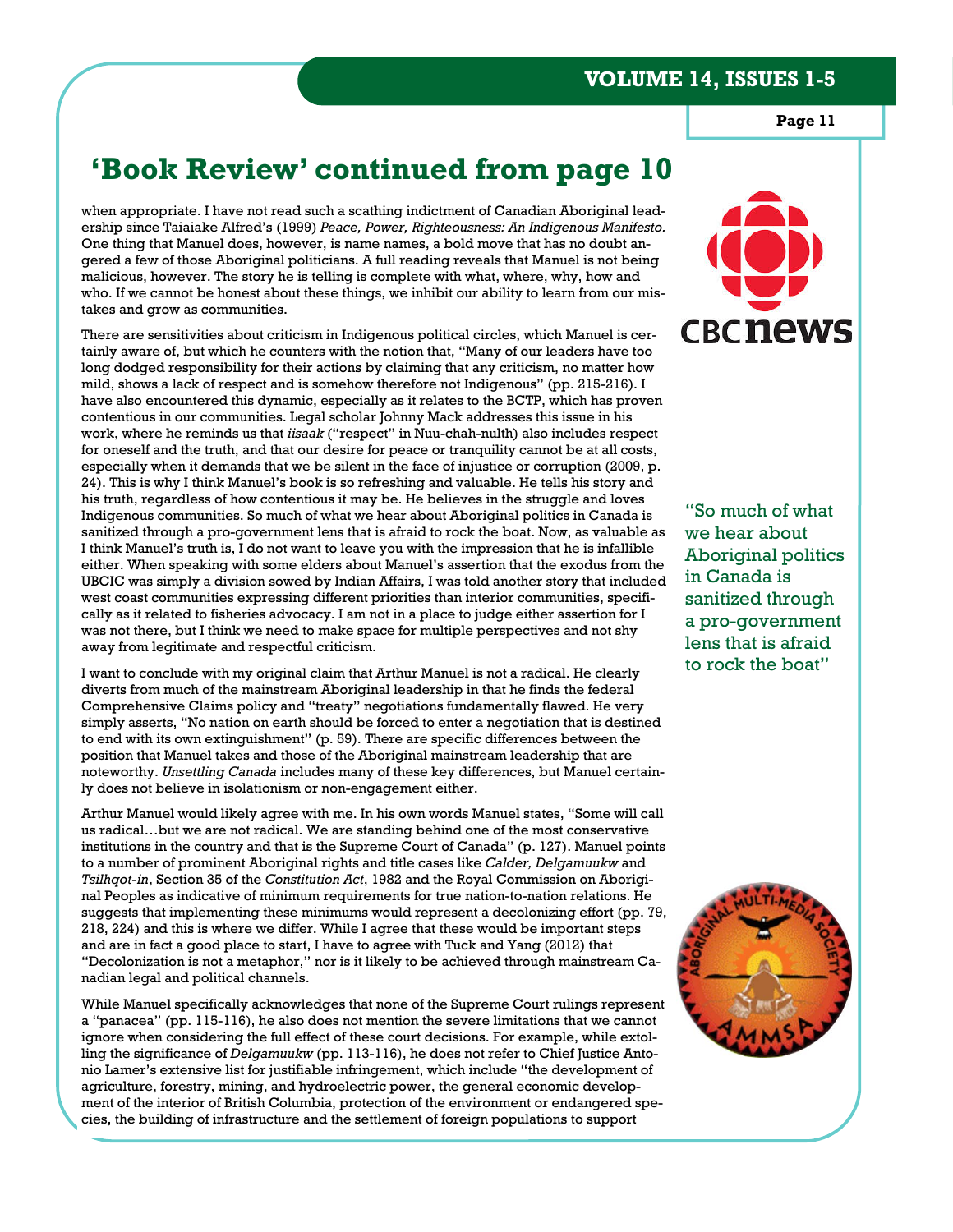**Page 12** 



Elsipogtog Land Defenders

"I believe that we need more voices like Manuel's, more grassroots activism, and more 'old school-style' leaders willing to sacrifice for the greater good of Indigenous peoples"



RCMP at Elsipogtog.

**'Book Review' continued from page 11** 

those aims, are the kinds of objectives that are consistent with this purpose and, in principle, can justify the infringement of aboriginal title" (*Supra* note 40 at 165). According to this, settlers can pretty much keep doing what they have been doing for generations on Indigenous lands. And we continue see this play out with government reluctance to ensure free, prior and informed consent with respect to economic development as outlined in the United Nations Declaration on the Rights of Indigenous Peoples, which Manuel includes in his appendix (pp. 235-249).

With respect to Indigenous peoples and environmentalists, Manuel understands that the relationships have always been precarious, if not downright colonial at times, but he holds out hope that common ground can be found and that Indigenous peoples have a lot to offer in this regard. This is not a direct criticism of Manuel, but I always urge caution when issues like this are framed as "what Indigenous people can offer mainstream society." Leanne Simpson (2004) has outlined in detail some of the potential dangers of this, including the abstraction of Indigenous knowledge out of its contexts and the fact that many western activists and academics are trying to protect the knowledge without explicitly protecting the land or Indigenous responsibilities and rights for and to that land (Simpson, 2004). I appreciate that Indigenous peoples do have a lot to offer in the way of knowledge and our understanding of how to *live with* the earth, but we must be self-determining in regards to access to this knowledge and it needs to accompany a genuine effort to decolonize our current asymmetrical relationships with settlers. Again, Manuel might agree with this, but he does not make it explicit in this book.

In 1974, George Manuel and Michael Posluns wrote, "European North Americans are already beginning to work their way out of the value system based on conquest and competition, and into a system that may at least be compatible with ours" (Manuel & Posluns, p. 266). Like his father, Arthur Manuel concludes on an optimistic note. He writes, "One thing is certain: the flood waters of colonialism are, at long last, receding" (p. 223). Sadly, I think George was, and forty years later Arthur is, overly optimistic in their assessments. I do hope the end of colonialism will soon be upon us. For this to occur, I believe that we need more voices like Manuel's, more grassroots activism, and more 'old school-style' leaders willing to sacrifice for the greater good of Indigenous peoples. Manuel briefly points out the "important and often leading role of women in our struggle" (p. 211). The book I would love to read would be from Beverly Manuel's perspective.4 I would like to read this story again, but this time from the perspective of Indigenous women, including the great works of Beverly and Arthur's daughters. While I believe that Manuel makes some important contributions in his book, especially with respect to Aboriginal leadership and ongoing settler Canadian dominance, he only hints at what I believe will be required for us to move forward with a true decolonizing movement. For too long, Indigenous men have led the way in our political, legal and economic engagements with Canada. It is long past time to restore balance to our communities and centre the voices of Indigenous women.

#### **Endnotes**

1. Although Grand Chief Ronald M. Derrickson is credited as co-author, it appears as though his contribution primarily limited to the Afterward. The bulk of the story is being told from Arthur Manuel's perspective, which I engage here.

2. This is referring mainly to those 'deals' offered by the governments through the comprehensive claims negotiations, or the "modern treaty process" in British Columbia.

3. The WCWS supported Indigenous community struggles in Nuu-chah-nulth, Coast Salish, Secwepemc, and Mi'kmaq territories from 2000 until 2005.

4. Beverly Manuel is Arthur's ex-wife.

#### **References**

Alfred, T. (1999). *Peace, Power, Righteousness: An Indigenous Manifesto*. Don Mills: Oxford University Press.

*Delgamuukw v. British Columbia,* (1997) 3 S.C.R. 1010.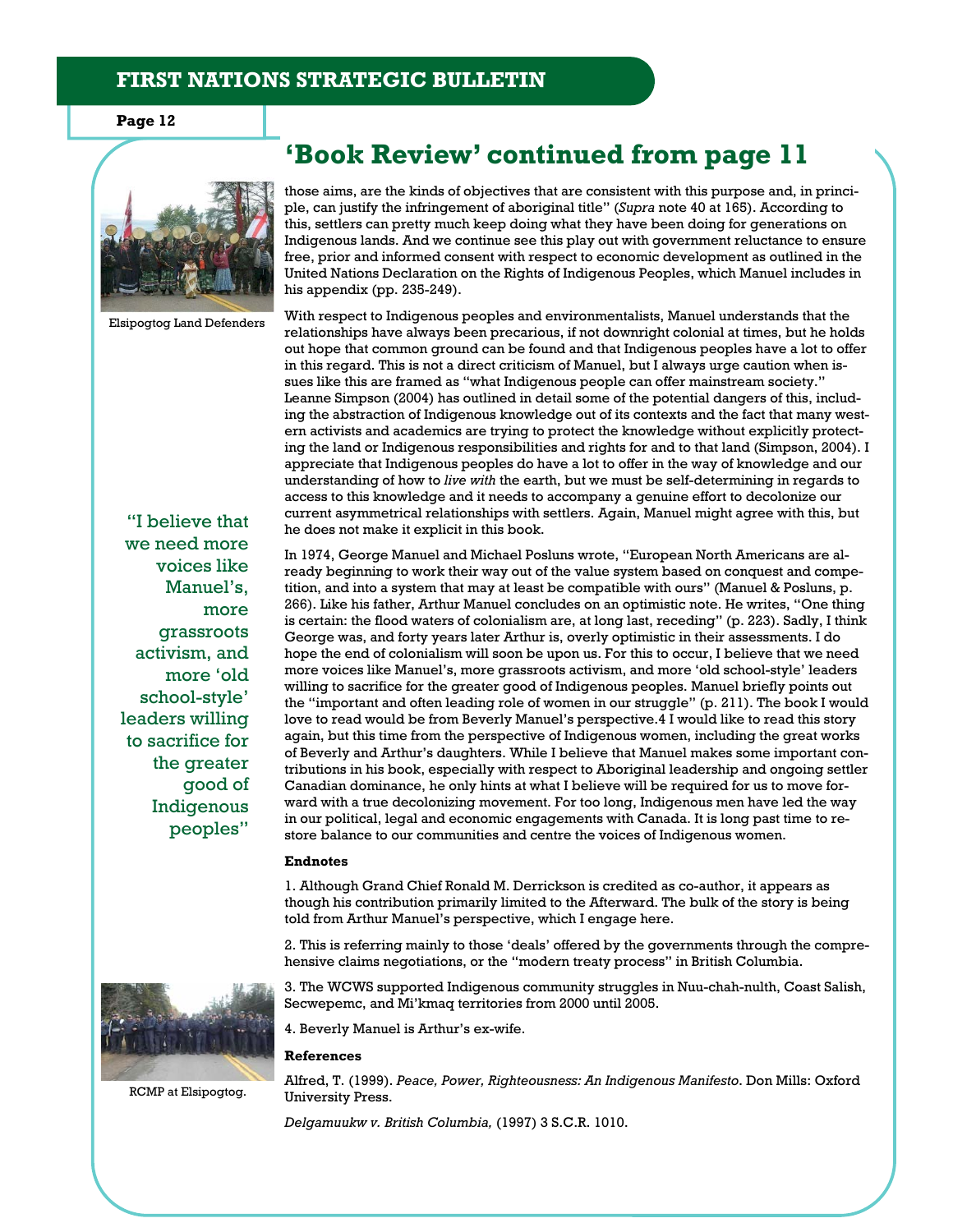# **'Book Review' conclusion from page 12**

Diabo, R. (2014). Harper launches major First Nations termination plan: As negotiating tables legitimize Canada's colonialism. In The Kino-nda-niimi Collective (Eds.), *The Winter We Danced: Voices from the Past, the Future, and the Idle No More Movement (pp. 51-64).* Winnipeg: Arbeiter Ring Press.

Mack, J. C. (2009). *Thickening Totems and Thinning Imperialism*, LLM thesis, University of Victoria.

Manuel G. & Posluns, M. (1974) *The Fourth World: An Indian Reality.* Don Mills: Collier-Macmillan.

Simpson, L. R. (2004). Anticolonial Strategies for the Recovery and Maintenance of Indigenous Knowledge. *American Indian Quarterly*, 28(3&4), 373-384.

Tuck, E. & Yang, K.W. (2012). Decolonization is not a metaphor. *Decolonization: Indigeneity, Education & Society,* 1(1), 1-40

**[Reprinted From: Decolonization: Indigeneity, Education & Society Vol. 5, No. 1, 2016, pp. 71-78]** 

#### **©2016 Kam'ayaam/Chachim'multhnii**

**This is an Open Access article distributed under the terms of the Creative Commons Attribution Noncommercial 3.0 Unported License (http://creativecommons.org/ licenses/by-nc/3.0), permitting all non-commercial use, distribution, and reproduction in any medium, provided the original work is properly cited.** 

*University of Alberta Manuel, A. & Derrikson, R. M. (2015). Unsettling Canada: A National Wake-Up Call. Toronto: Between the Lines. 288 pgs.* 

*\_\_\_\_\_\_\_\_\_\_\_\_\_\_\_\_\_\_\_\_\_\_\_\_\_\_\_\_\_\_\_\_\_\_\_\_\_\_\_\_\_\_\_\_\_\_\_\_\_\_\_\_\_\_\_\_* 



By Kakwirakeron Ross Montour, Kahnawake Artist

"It is long past time to restore balance to our communities and centre the voices of Indigenous women"



Janice Makokis, Saddle Lake Cree Lawyer, Idle No More Coordinator

**Page 13** 

**VOLUME 14, ISSUES 1-5** 



Kanahus Manuel, daughter of Arthur Manuel, next generation activist, Land Defender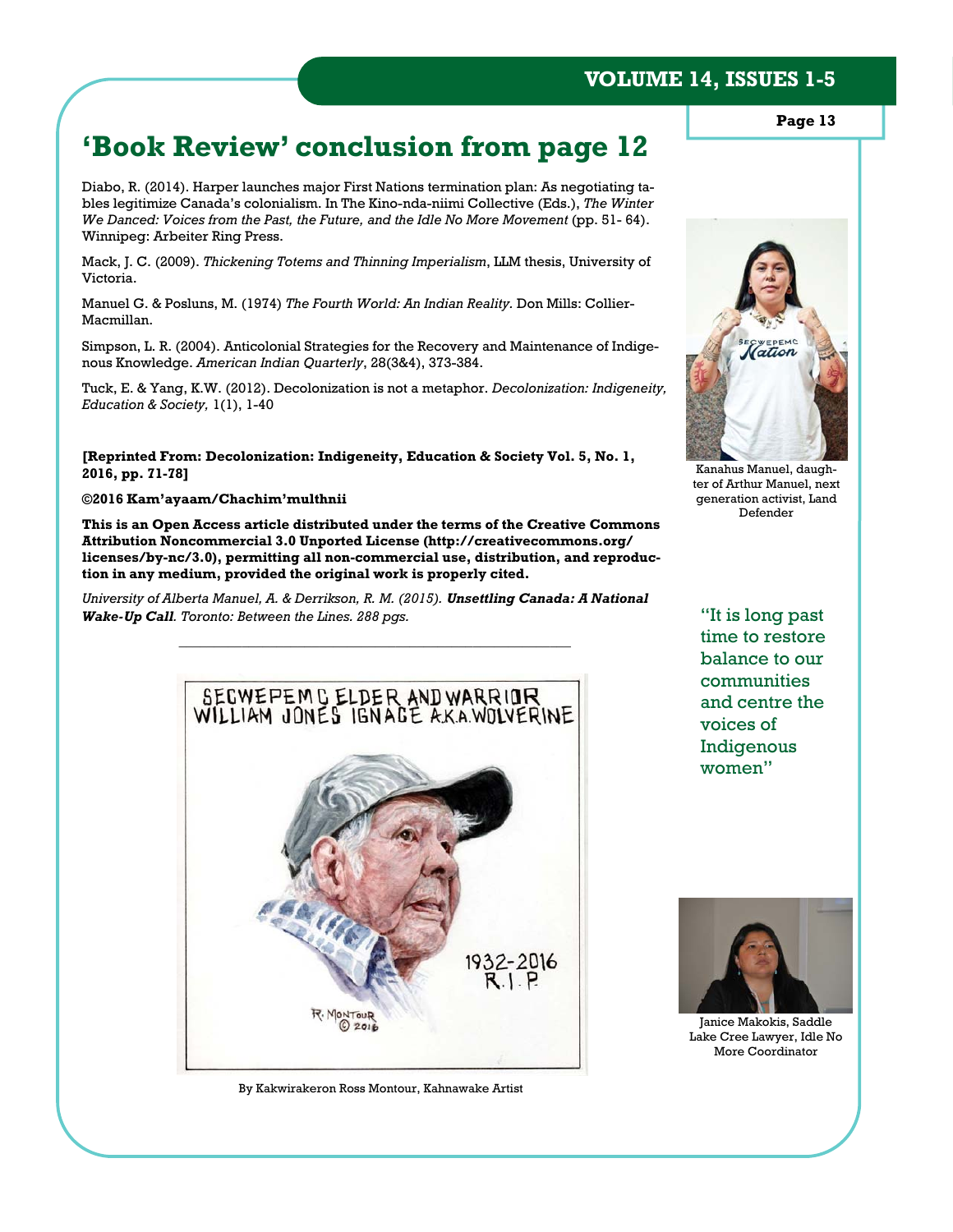#### **Page 14**



Arthur Manuel receiving the Canadian History Association Aboriginal Book Award on May 31, 2016, at the Royal Canadian Legion in Calgary, Alberta.

# **PRESS RELEASE FOR IMMEDIATE RELEASE TUESDAY MAY 31, 2016**

(Westbank, BC.) Two prominent BC Indigenous leaders, **Arthur Manuel**  and **Grand Chief Ronald Derrickson**, have won the Canadian History Association Aboriginal Book Award for their co-authored work *Unsettling Canada; A National Wake-up Call* (Between the lines).

The award was announced at the Canadian History Association organization's annual gala in Calgary on May 31. The jury said it was "impressed by how the

work traced the struggles for Indigenous rights and land claims in Canada during a timeperiod that frankly scholars (especially historians) have neglected, and from such a personal and significantly Indigenous-insider perspective. It was fascinating to read."

**BC Indigenous Leaders Win National Literary Award for Unsettling Canada** 

"Arthur Manuel and Grand Chief Ronald Derrickson, have won the Canadian History Association Aboriginal Book Award for their coauthored work Unsettling Canada; A National Wakeup Call "

*Unsettling Canada,* which tells the story of the past 50 years of struggle for Indigenous rights, also lays out a course for the future relations between Indigenous peoples and other Canadians. The book had already been named one of the top 100 political books by *The Hills Times* and one of the top six non-fiction books by *Canadian Dimension Magazine* and it has been widely praised.

Naomi Klein described *Unsettling Canada* "as wise, enlightening and tremendously readable" providing "the back story of both grassroots and backroom struggles that created the context in which we find ourselves today, one in which a new generation of First Nations leaders is demanding sovereignty and self-determination, and more and more non-Indigenous Canadians finally understand that huge swaths of this country we call Canada is not ours—or our government's—to sell."

The award-winning Indigenous writer, Leanne Betasamosake Simpson described *Unsettling Canada* "a breathtakingly beautiful story of Indigenous resistance, strength, and movement building, a critical conversation that Canada and Indigenous peoples must have because it is centred on land, and, therefore, it is one of the most important books on Indigenous politics I've ever read."

Arthur Manuel said he is "very encouraged by the degree that non-Indigenous peoples are recognizing that we need to have a fundamental change in this country and this award is another indication of that."

Grand Chief Derrickson said that although they had not written the book for an academic audience, he was very pleased to see that it worked on that level. "This book has been reaching Indigenous peoples and Canadians from many backgrounds because it looks at not only where we are today but it offers a look ahead at where we can be in the future."

Arthur Manuel and Grand Chief Derrickson are now working on a follow up book that sets out in more precise terms how Canada and Indigenous peoples can honourable resolve the conflicts described in *Unsettling Canada,* and also points out the dangers to both sides if they fail to find just solutions to the Aboriginal title and rights issues.

**For Interviews with Arthur Manuel or Grand Chief Derrickson please contact** 

Peter McFarlane

pmcfarlane@me.com

438 825 6824

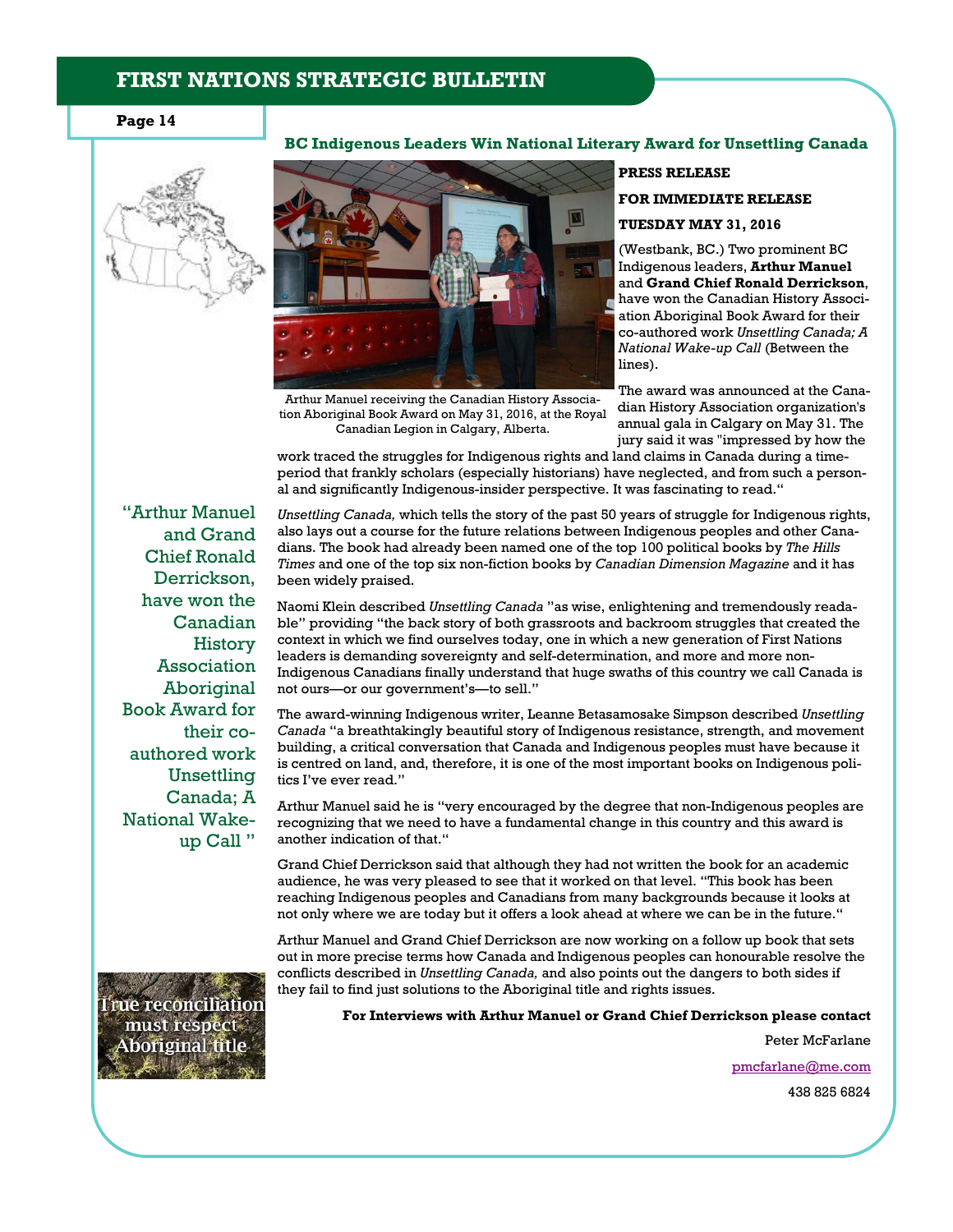#### **Liberals May Use Former AFN Chief's Input on UN Indigenous Rights Document**

**Page 15** 

NATIONAL POST—Marie-Danielle Smith | May 10, 2016

OTTAWA — Speculation is building that the Liberal government may draw on recommendations from former Assembly of First Nations chief Phil Fontaine in its implementation of the UN Declaration on the Rights of Indigenous Peoples.

Indigenous Affairs Minister Carolyn Bennett on Tuesday confirmed Canada as a full supporter of the declaration, removing its "permanent objector" status. Though the news was well-received by United Nations delegates in New York, the government was mum on its domestic implications.

Canada, the United States, Australia and New Zealand were the only countries to position themselves against the UNDRIP when the UN took it to a vote in 2007.

The Conservative government endorsed it as an "aspirational document" — with caveats — in 2011.

Fontaine, through his consulting company Ishkonigan, Inc., submitted a document to National Resources Minister Jim Carr in December, detailing how the government of the Northwest Territories has been using a process of "collaborative consent" with First Nations for decision- and law-making.

The idea is that "free, prior and informed consent" becomes essentially moot when First Nations are co-proposing and co-drafting laws in the first place. "It is an approach that leads to reconciliation," Fontaine wrote in the report. He recommended the federal government establish a similar system.

"It's a very symbolic act," Ken Coates, Canada's Research Chair in Regional Innovation, said of the government's move.

The AFN's current chief, Perry Bellegarde, said in a statement Tuesday the decision sends an "important message" and constitutes "a crucial step in reconciliation."

Natan Obed, the president of Inuit Tapiriit Kanatami, welcomed the decision but said in a statement it "disappointingly suggests little change from the previous government's stance on the right of Inuit and other indigenous peoples to selfdetermination."

Conservative critic Cathy McLeod was skeptical. "I don't think Canadians are any clearer in terms of what the government is planning to do," she said, calling Bennett's explanations "very, very nebulous."

McLeod acknowledged speculation around Fontaine's proposals but didn't comment on their substance.

Regarding the UNDRIP document, Coates said the government can't just "wave a wand" and say, "now we have it."

"It requires a great deal of care and thought and attention" to implement, he said, noting that financial commitments to meet expectations outlined in the declaration could be enormous.

Meanwhile, an NDP MP is trying to expedite the process of getting UNDRIP reflected in law. Romeo Saganash asked the government in question period Tuesday whether it would support his private member's bill tabled last month. He did not get a specific answer.

Bennett said Monday she didn't think Canada could "go forward based on a private member's bill" without holding consultations first.

McLeod said she thought it would be irresponsible for the government to make "concrete commitments" before analyzing the implications.

Saganash had introduced similar bills in 2013 and 2014, but they didn't make it past first reading. It was the same story with attempts by another NDP MP in 2009 and a Liberal MP in 2008.

With a complex policy and legal framework around indigenous issues, some of what Canada does is already in line with the UNDRIP. Several Supreme Court rulings have also upheld principles enshrined in the document.

Because it tries to harmonize Canadian law with every part of the document, the Saganash bill could open up the government to "extremely open-ended promises and commitments," Coates said.

In their refusal to fully endorse the UNDRIP, Conservatives had cautioned that the declaration's focus on "free, prior and informed consent" could be taken to mean that the government must give veto power to First Nations on resource development projects.

Bellegarde has said he disagrees with this interpretation, saying it has more to do with consultation and building a relationship. **[Reprinted from The National Post]**